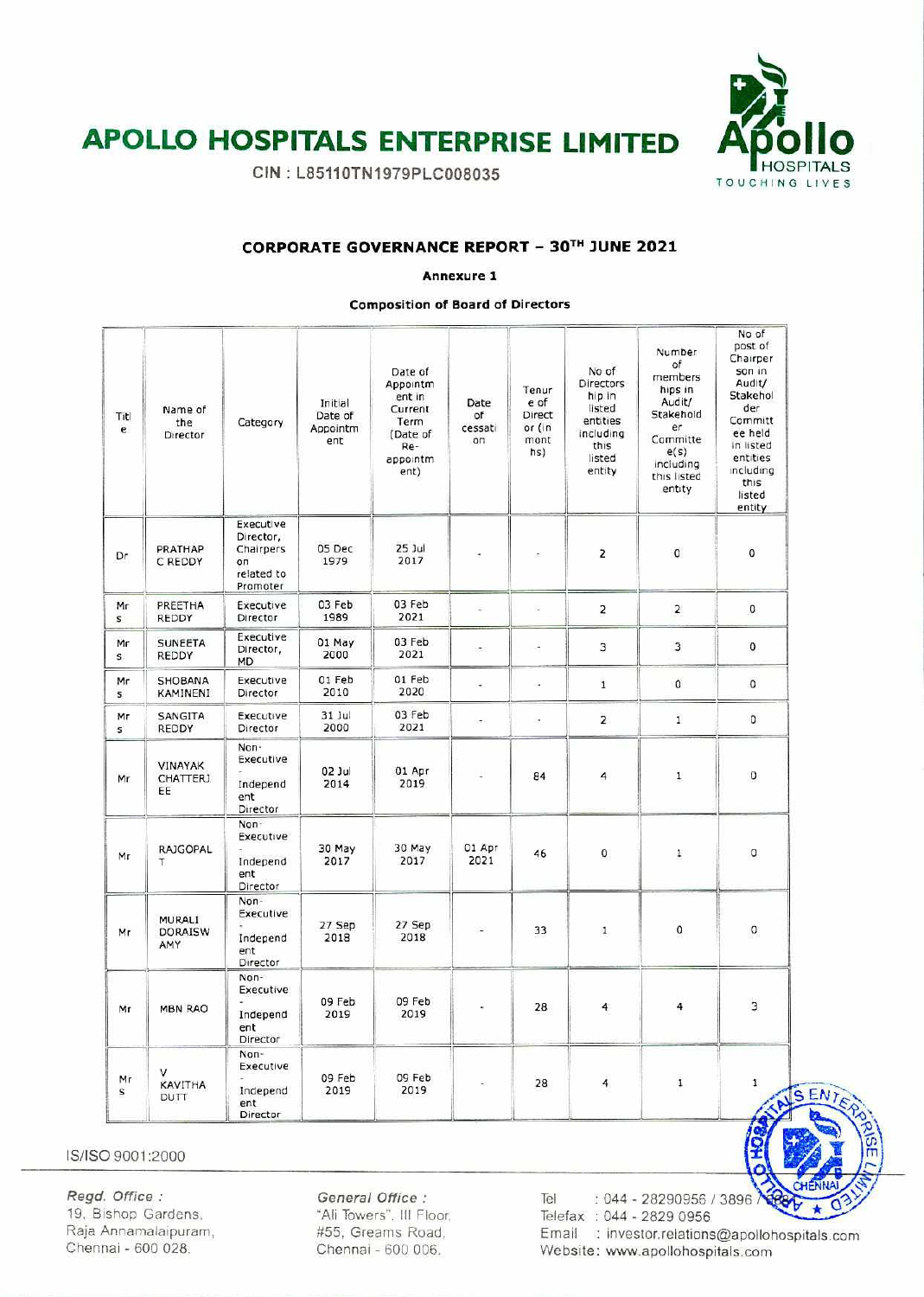

# **APOLLO HOSPITALS ENTERPRISE LIMITED Afollo**

CIN: L85110TN1979PLC008035

#### **Composition of Committee**

| <b>Audit Committee</b>              |                                                      |                        |                      |  |  |
|-------------------------------------|------------------------------------------------------|------------------------|----------------------|--|--|
| <b>Name of Committee</b><br>members | Category                                             | Date of<br>Appointment | Date of<br>Cessation |  |  |
| <b>MBN RAO</b>                      | Non-Executive - Independent Director,<br>Chairperson | 09-02-2019             |                      |  |  |
| <b>RAJGOPAL</b>                     | Non-Executive - Independent Director,<br>Member      | 14-08-2017             | $01 - 04 -$<br>2021  |  |  |
| V KAVITHA DUTT                      | Non-Executive - Independent Director,<br>Member      | $01 - 04 - 2019$       |                      |  |  |
| SUNEETA REDDY                       | Executive Director, Member                           | 17-05-2021             | œ.                   |  |  |

| <b>Name of Committee</b><br>members | Category                                             | Date of<br>Appointment | Date of<br>Cessation |
|-------------------------------------|------------------------------------------------------|------------------------|----------------------|
| <b>VINAYAK CHATTERJEE</b>           | Non-Executive - Independent Director,<br>Chairperson | 06-09-2018             |                      |
| <b>RAJGOPAL</b>                     | Non-Executive - Independent Director,<br>Member      | $01 - 04 - 2019$       | $01 - 04 -$<br>2021  |
| <b>MBN RAO</b>                      | Non-Executive - Independent Director,<br>Member      | $01 - 04 - 2019$       | 92                   |
| MURALI DORAISWAMY                   | Non-Executive - Independent Director,<br>Member      | 30-05-2019             |                      |

| <b>Name of Committee</b><br>members | Category                                        | Date of<br>Appointment | Date of<br><b>Cessation</b> |
|-------------------------------------|-------------------------------------------------|------------------------|-----------------------------|
| V KAVITHA DUTT                      | Non-Executive - Independent Director,<br>Member | 01-04-2019             |                             |
| PREETHA REDDY                       | Executive Director, Member                      | 03-03-2001             |                             |
| <b>SUNEETA REDDY</b>                | Executive Director, Member                      | 03-03-2001             | ÷                           |



IS/ISO 9001 :2000

**Regd. Office:** *General Office:*  19, Bishop Gardens, The Californian Child Towers". Ill Floor.<br>
Raja Annamalaipuram, The #55, Greams Road. Raja Annamalaipuram,  $\begin{array}{r} 455, \text{Greams Road}, \\ \text{Chemnai - 600 028}, \text{Chemnai - 600 006} \end{array}$ 

Chennai - 600 006.

**Tel** 044 - 28290956 / 3896 / 6681 Telefax : 044 - 2829 0956 Email : investor.relations@apollohospitals.com Website: Www.apollohospitals.com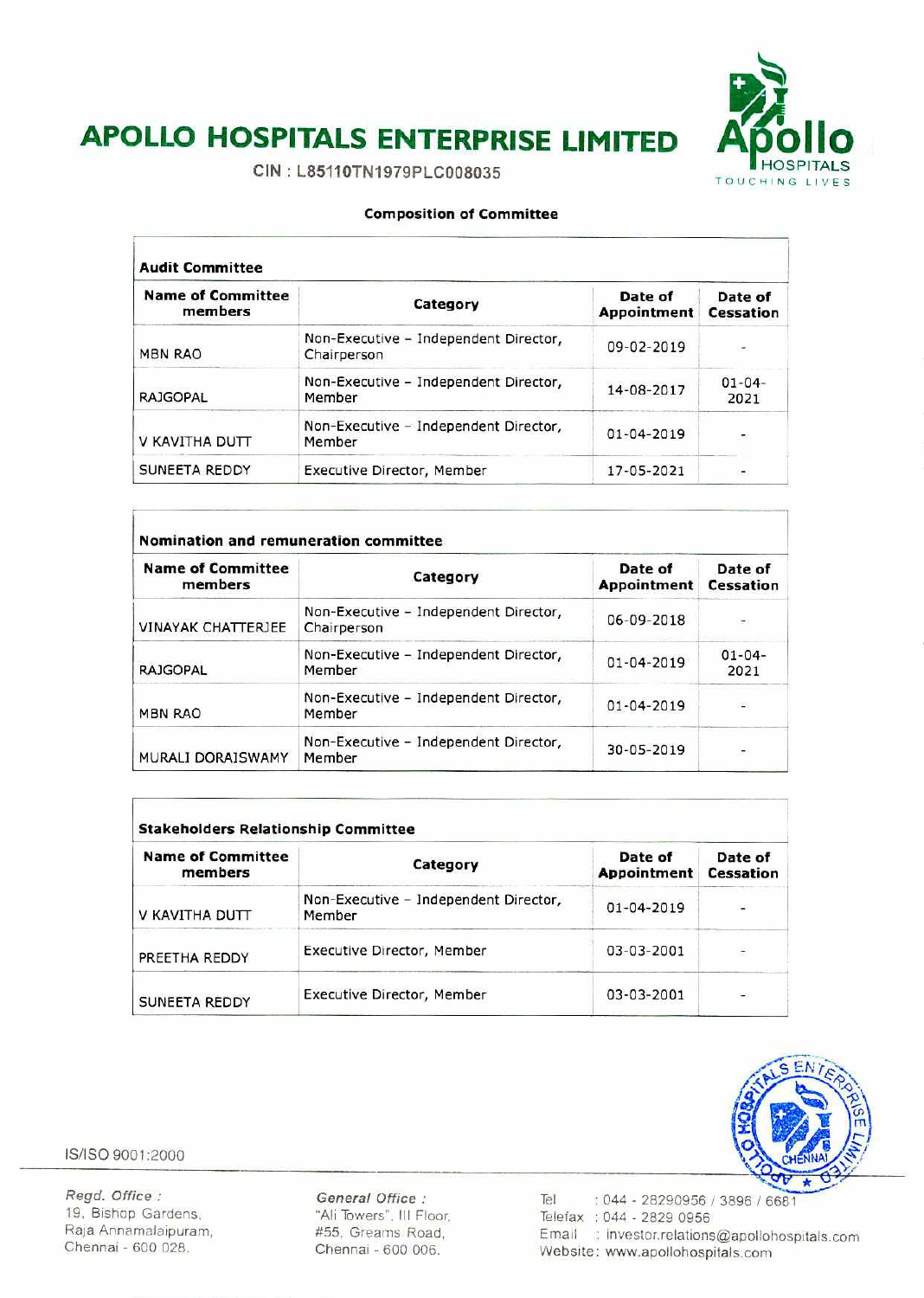

# **APOLLO HOSPITALS ENTERPRISE LIMITED Af5'ollo**

CIN: L85110TN1979PLC008035

| <b>Risk Management Committee</b>    |                                                 |                        |                      |  |
|-------------------------------------|-------------------------------------------------|------------------------|----------------------|--|
| <b>Name of Committee</b><br>members | Category                                        | Date of<br>Appointment | Date of<br>Cessation |  |
| <b>SUNEETA REDDY</b>                | Executive Director, Chairperson                 | 31-03-2015             |                      |  |
| PREETHA REDDY                       | Executive Director, Member                      | 31-03-2015             |                      |  |
| <b>VINAYAK CHATTERJEE</b>           | Non-Executive - Independent Director,<br>Member | 31-03-2015             |                      |  |
| DR K HARIPRASAD                     | Member, Member                                  | 31-03-2015             |                      |  |
| DR SATYABHAMA                       | Member, Member                                  | 31-03-2015             |                      |  |

| <b>Name of Committee</b><br>members | Category                                        | Date of<br>Appointment | Date of<br>Cessation |
|-------------------------------------|-------------------------------------------------|------------------------|----------------------|
| PRATHAP C REDDY                     | Executive Director, Chairperson                 | 12-08-2014             | 979                  |
| PREETHA REDDY                       | Executive Director, Member                      | 12-08-2014             |                      |
| <b>SANGITA REDDY</b>                | Executive Director, Member                      | 13-11-2017             |                      |
| <b>MBN RAO</b>                      | Non-Executive - Independent Director,<br>Member | $01 - 04 - 2019$       |                      |
| MURALI DORAISWAMY                   | Non-Executive - Independent Director,<br>Member | 01-04-2019             |                      |

### **Meeting of Board of Directors**

| Date(s) of meeting (if any)<br>in the previous quarter | Date(s) of meeting (if<br>any) in the relevant<br>quarter | Maximum gap between any two<br>consecutive meeting (in number<br>of days) |
|--------------------------------------------------------|-----------------------------------------------------------|---------------------------------------------------------------------------|
| 12th February 2021                                     |                                                           |                                                                           |
| 27th March 2021                                        |                                                           | 42                                                                        |
|                                                        | 17th May 2021                                             | 50                                                                        |
|                                                        | 23rd June 2021                                            | 36                                                                        |

IS/ISO 9001:2000

Ĭ

Regd. Office: 19, Bishop Gardens, Raja Annamalaipuram, Chennai - 600 028.

**General Office:**  "Ali Towers", Ill Floor, #55, Creams Road, Chennai - 600 006.

Tel : 044 - 28290956 / 3896 / 668 $\sqrt{2}$ Telefax : 044 - 2829 0956 Email : investor.relations@apollohospitals.com Website: www.apollohospitals.com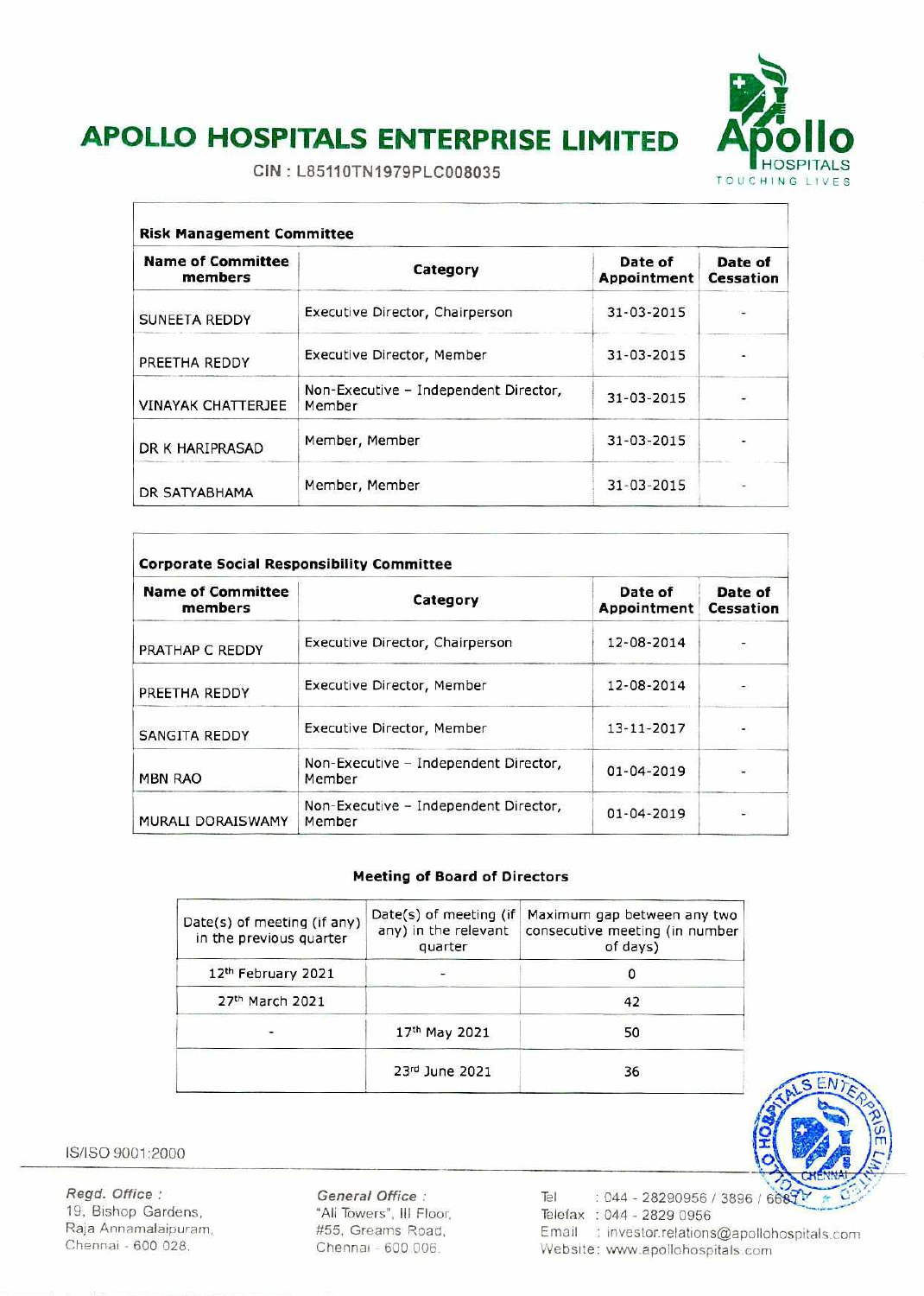

# **APOLLO HOSPITALS ENTERPRISE LIMITED Apollo**

### CIN: L85110TN1979PLG008035hittees

| Name of Committee                            | $Date(s)$ of<br>meeting of<br>the committee<br>in the<br>relevant quarter | Whether<br>requirement of<br>Quorum met<br>(details) | $Date(s)$ of<br>meeting<br>of the<br>committee in<br>the previous<br>quarter | Maximum gap<br>between any two<br>consecutive<br>meetings<br>(in number of<br>days) |
|----------------------------------------------|---------------------------------------------------------------------------|------------------------------------------------------|------------------------------------------------------------------------------|-------------------------------------------------------------------------------------|
| <b>Audit Committee</b>                       |                                                                           | Yes,                                                 | 11 Feb 2021                                                                  | 0                                                                                   |
| <b>Audit Committee</b>                       | 22 Jun 2021                                                               | Yes,                                                 |                                                                              | 130                                                                                 |
| Stakeholders Relationship<br>Committee       |                                                                           | Yes,                                                 | 11 Jan 2021                                                                  | 0                                                                                   |
| Stakeholders Relationship<br>Committee       | 10 Apr 2021                                                               | Yes,                                                 |                                                                              | 0                                                                                   |
| Nomination and remuneration<br>committee     | 21 Jun 2021                                                               | Yes,                                                 |                                                                              | 0                                                                                   |
| Corporate Social<br>Responsibility Committee | 23 Jun 2021                                                               | Yes,                                                 |                                                                              | 0                                                                                   |
| Risk Management Committee                    | 22 Jun 2021                                                               | Yes,                                                 | ۰.                                                                           | 0                                                                                   |

### **Related Party Transactions**

| Subject                                                                                                   | Compliance<br>status<br>(Yes/No/NA) | If status is "No"<br>details of<br>non-compliance |
|-----------------------------------------------------------------------------------------------------------|-------------------------------------|---------------------------------------------------|
| Whether prior approval of audit committee obtained                                                        | Yes                                 |                                                   |
| Whether shareholder approval obtained for material RPT                                                    | NA                                  |                                                   |
| Whether details of RPT entered into pursuant to omnibus<br>approval have been reviewed by audit committee | Yes                                 |                                                   |



IS/ISO 9001 :2000

*Regd. Office:* **General Office:** *Tel : 044 - 28290956 / 3896 / 6681*  19, Bishop Gardens, "All Towers', III Floor, Telefax : *044 - 2829 0956*  Raja Annamalaipuram, *#55.* Greams Road. Email : investor.relations©apollohospitals.com Website: www.apollohospitals.com